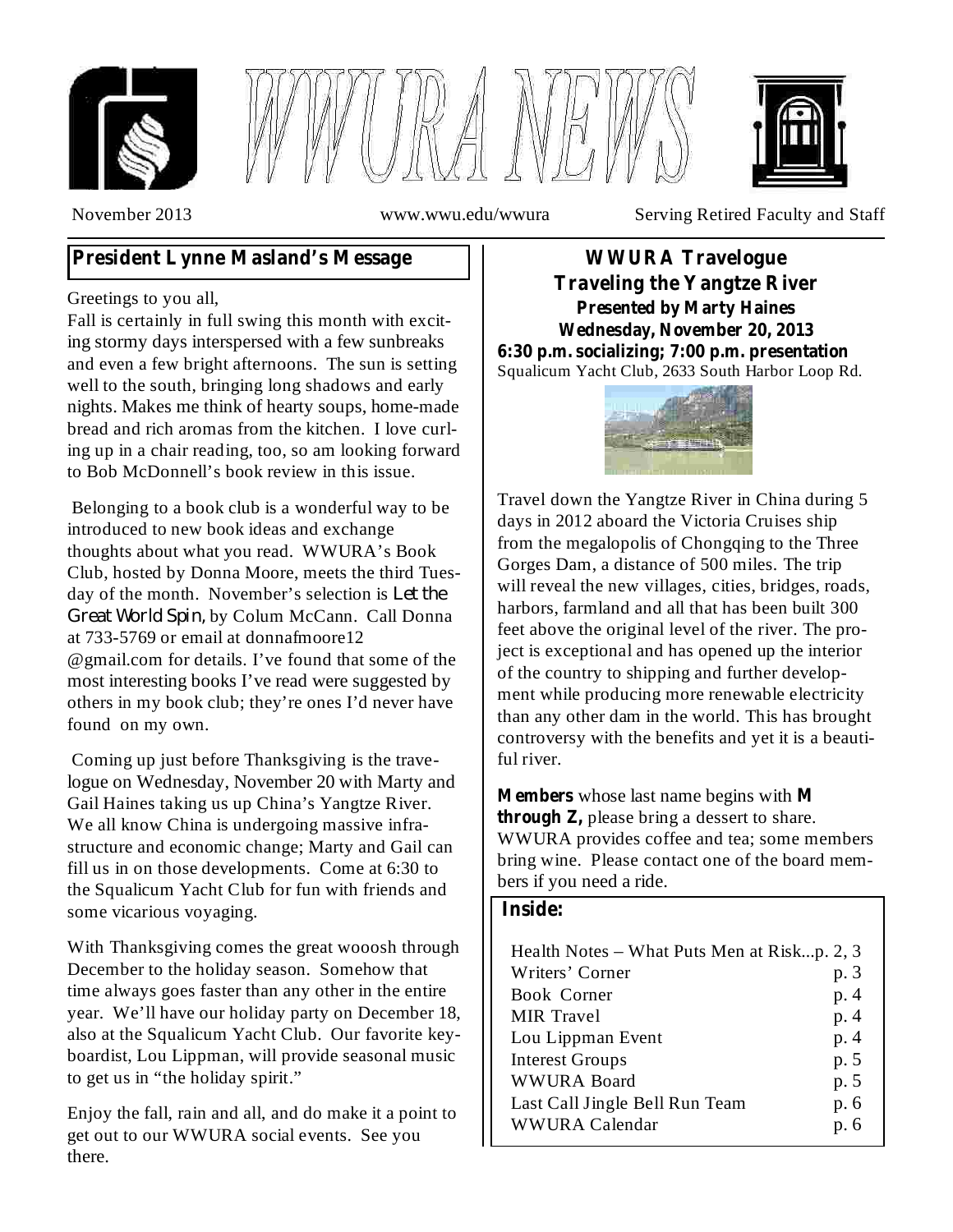# **November 2013 Health Notes by Evelyn Ames**

## **What Puts Men at Risk for Osteoporosis?**

Nearly all media advertisements promoting various medications and supplements for preventing and/or treating osteoporosis focus on women. It is as if men were not vulnerable to developing this bone loss disorder. Although it develops less often, and later, in men than in women (because men have larger skeletons than women and they have no period of rapid hormonal change), osteoporosis has recently begun to be "recognized as an important public health issue, particularly in light of estimates that the number of men above the age of 70 will continue to increase as life expectancy continues to rise" (http://www.niams.nih.gov/Health\_Info/Bone/Osteoporosis/men.asp).

### **Facts and statistics from the National Osteoporosis Foundation:**

- "Up to one in four men over age 50 will break a bone due to osteoporosis. •
- Approximately two million American men already have osteoporosis. About 12 million more are at risk. •
- Men older than 50 are more likely to break a bone due to osteoporosis than they are to get prostate cancer. •
- Each year, about 80,000 men will break a hip. •

Men are more likely than women to die within a year after breaking a hip. This is due to problems related to the break. •

#### ( **http://nof.org/articles/236)** Men can break bones in the spine or break a hip, but this usually happens at a later age than women."

#### Risk Factors for Men? Several risk factors have been linked to osteoporosis in men:

- Chronic diseases affecting the kidneys, lungs, stomach, and intestines or those that alter hormone levels; •
- Regular use of medications such as glucocorticoids; •
- Undiagnosed low levels of the sex hormone testosterone (hypogonadism); •
- Unhealthy lifestyle habits (e.g., smoking, excessive alcohol use, low calcium intake, and inadequate physical exercise); •
- Age. As one ages, the greater the risk; •
- Race. Caucasian men appear to be at particularly high risk, but all men can develop osteoporosis; •
- Autoimmune diseases such as rheumatoid arthritis. (source: (http://www.niams.nih.gov/Health\_Info/Bone/Osteoporosis/men.asp) •

Primary and Secondary Osteoporosis: "There are two main types of osteoporosis: primary and secondary. In cases of primary osteoporosis, either the condition is caused by age-related bone loss (sometimes called *senile osteoporosis*) or the cause is unknown *(idiopathic osteoporosis)*. The term idiopathic osteoporosis is used only for men younger than 70 years old; in older men, age-related bone loss is assumed to be the cause" (NIH Osteoporosis and Related Bone Diseases National Resource Center). "The majority of men with osteoporosis have at least one (sometimes more than one) secondary cause. In cases of secondary osteoporosis, the loss of bone mass is caused by certain lifestyle behaviors, diseases, or medications. The most common causes of secondary osteoporosis in men include exposure to glucocorticoid medications, hypogonadism (low levels of testosterone), alcohol abuse, smoking, gastrointestinal disease, hypercalciuria, and immobilization."

(http://www.niams.nih.gov/Health\_Info/Bone/Osteoporosis/men.asp).

"Glucocorticoids are steroid medications used to treat diseases such as asthma and rheumatoid arthritis. Bone loss is a very common side effect of these medications. The bone loss these medications cause may be due to their direct effect on bone, muscle weakness or immobility, reduced intestinal absorption of calcium, a decrease in testosterone levels, or, most likely, a combination of these factors" (NIH). Recent research suggests estrogen deficiency may be a cause in men but further investigation is occurring. Information at the NIH web site includes explanation of hypogonadism, methods of diagnosis, available treatments, and prevention of bone loss. Currently being researched is whether the BMD test (a dual-energy x-ray absorptiometry) used for women is appropriate for men.

(cont'd next page)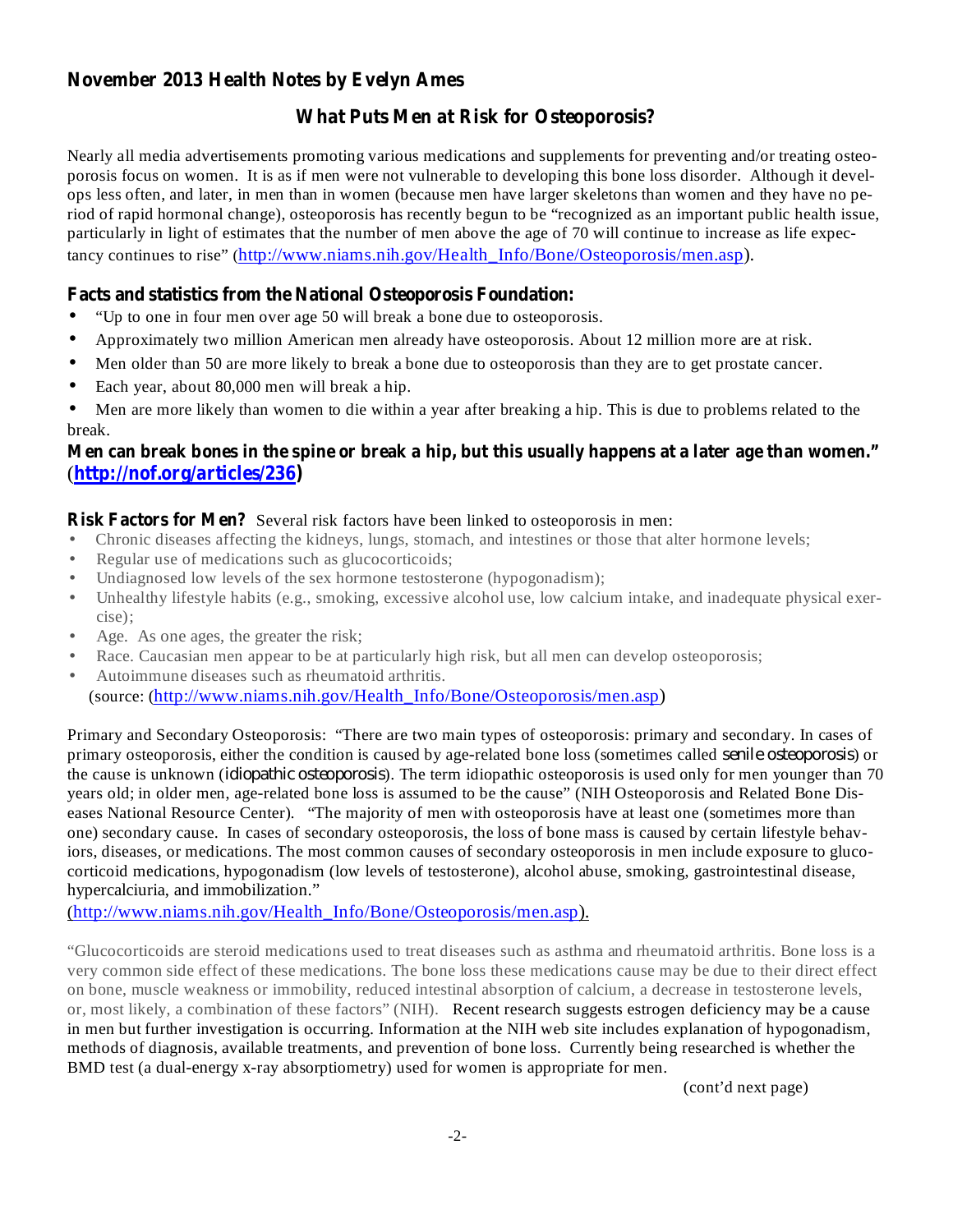### **Health Notes, cont'd**

**Note:** One of the most important preventive action both men and women can do is to engage in regular weight-bearing exercises (yes, this means lifting weights and such activities as walking, jogging, racquet sports, climbing stairs, team sports, weight training, and using resistance machines).

#### **BE A Wise Consumer: Do Not respond to any phone calls asking for personal information about Medicare! Never give your social security number to any phone call requests!**

### **Poetry Corner**

This poem remembers our soldiers to whom we pay tribute on Armistice Day, November 11.

**"Pistachio" A Meditation on War** Dedicated to my father

On just such a spring day When sparrows sang from budding branches, Pink against blue sky, And daffodils waved.

> On just such a spring day In 1932, a young man was riding In the rumble seat Of a Ford.

It was May, and he had bright red hair, Which the wind ruffled and tumbled like fingers. Two young women with soft Dixie accents Let the wind tumble their hair, too. Laughing.

The driver, a fellow medical student, pulled the Ford Over to a roadside dairy, so common then in New England. "What'll ya have?" asked the boy behind the counter. Exclaimed the red-haired man happily, "Pistachio!"

"It's green, green, the color of spring!"

On just such a spring day In 1945, still wearing his lieutenant's uniform, He stepped from a cab and stood before his unfamiliar house. Back from places where there had been no spring Only death, screams

> Back to Boston Where rows of stately chestnut trees stretched In mists of palest hue Down Commonwealth Avenue. So strange.

They were green, green the color of spring.

*Lynne Masland -3-*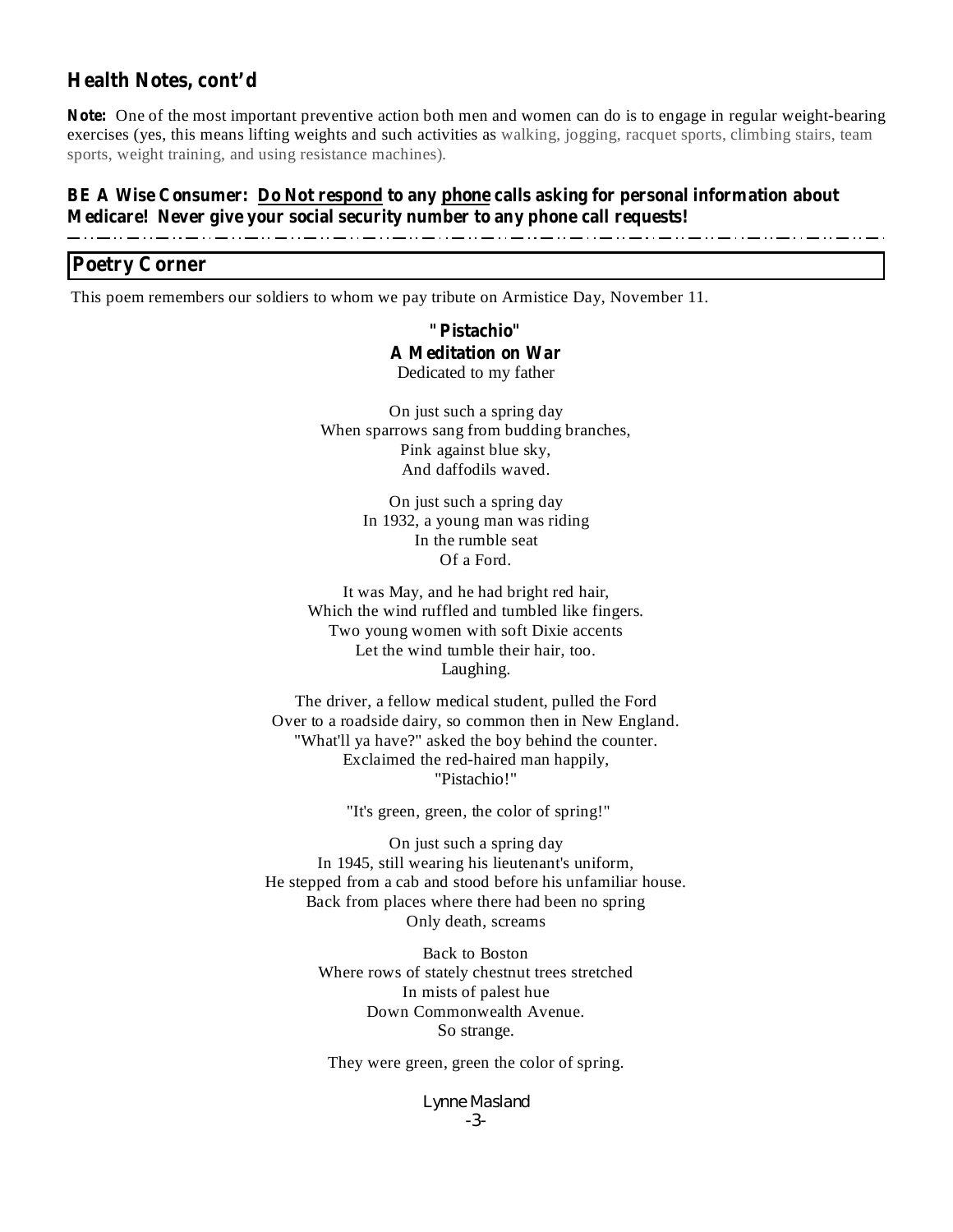# **Book Review—by Bob McDonnell**

#### **Chelsea Cain, Bellingham Girl, Best-selling Crime Novelist**

Chelsea Cain, who grew up in Bellingham, now has had six (6) books, all of them crime novels, on the New York Times best seller list. The latest is Let Me Go, which Chelsea read from at the most recent Village Books Radio Show. It's a continuation of the ongoing saga of Archie Sheridan, Portland detective, tough, kind, smart, and entranced by serial killer Gretchen Lowell, beautiful, sexy, brilliant, in her own twisted way in love with Archie, whom she damages profoundly. Chelsea published the first in the series, Heartsick, in 2007. It hit the best seller list immediately. Not for the faint of heart, Chelsea's novels are built of detailed knowledge of police procedure and of medicine and human anatomy. Gretchen is the source of a chilling and detailed focus on the variety of ways that one human being can inflict pain on another. The basic structure of the series is that Archie not only pursues Gretchen the serial killer as a detective, but is drawn to her sexually. He arrests her, she escapes, he pursues her and arrests her. Occasionally she captures him and lovingly tortures him. The novels are tightly plotted, suspenseful, engrossing.

Chelsea moved to Bellingham at age 6 with her mother Mary Cain, who was the founder of A Lot of Flowers, that iconic flower shop at the corner of Harris Street and 11th Street in Fairhaven. Chelsea attended Lowell School, Fairhaven Middle School, and Sehome High School. Especially while attending Lowell and Fairhaven, after school Chelsea went almost daily to her mother's store, then drifted to Village Books, settled into a corner and read. With a bachelor's degree from UC Irvine and a master's degree from the U. of Iowa, she now lives in Portland with husband and daughter—and creates her Archie Sheridan and Gretchen Lowell series.



**MIR Trip**

**Uzbekistan, Turkmenistan and Iran**

Uzbekistan is the heart of the Silk Road and is an area of amazing architecture and decorative design. The people of Turkmenistan were *Kasisade Rumi Mausoleum* traditionally nomadic horse-

men and Turkmenistan is still known for its horses. Of course, Genghis Khan tromped through here. Visiting Iran, ancient Persia, is bound to be interesting and educational. This has been a very popular trip for MIR and sells out as MIR usually takes just 12-14 people on each trip. If anyone is interested in going on the trip, please call **Donna Moore (733- 5869).**

Tidbit — Lou's book, "Wince A Pun On Thyme" is also available at the WWU Bookstore, Lightcatcher Museum,,Allied Arts' Holiday Festival, online from Amazon (print or Kindle) and from Lou himself.



**Scientifically Crafted Tales**, © 2013 *Wince A Pun On Thyme—*

> by **Lou Lippman**

A collection of 176 original vignettes, each concluding with a pun

**Sunday, November 10, 4:00 p.m.**

Village Books is located at 1200 11<sup>th</sup> Street,

Bellingham, WA 98225

*Note: See "Tidbit" at left*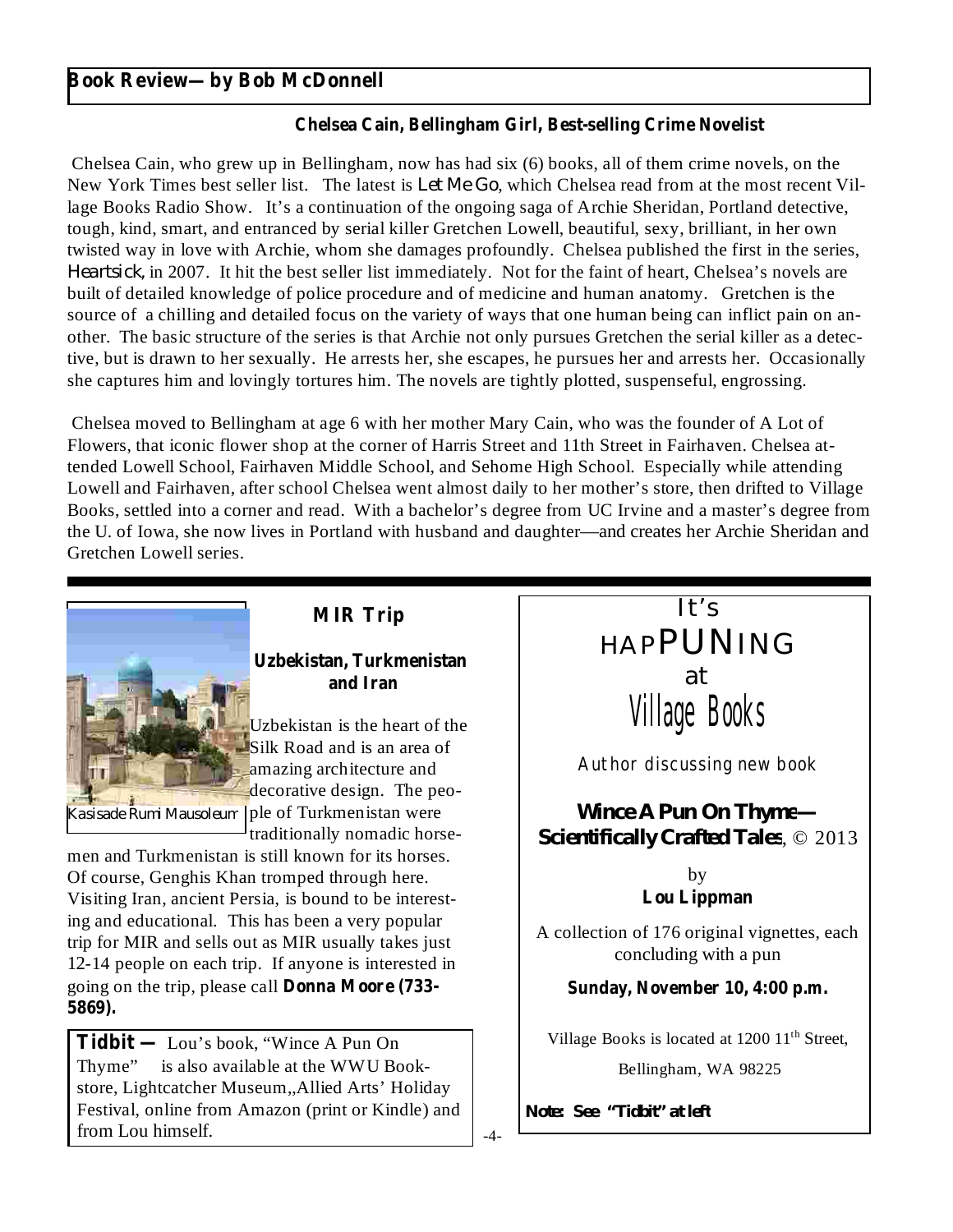# **November Interest Groups**

If you are interested in one of the groups please call or email the contact person.

**BOOK GROUP** --Donna Moore, 360-733-5769 <donnafmoore12@gmail.com> We will meet Tuesday, Nov. 19th at 2:30 P.m. at Donna Moore's home at 346 Bayside Rd. November's book is Let the Great World Spin by Colum McCann December's book is *The Hare with the Amber Eyes* by Edmund DeWaal

**BRIDGE GROUP** --Nicholas Bullat, <gnbmaestro@gmail.com> Meets the 4th Tuesday of the month at member's homes. We will meet November 26th at Caryl Hinckley's home, 1804 Taylor St., 734-3728.

**INFORMAL DINING --** Janet Berg, 360-733-4654, <janetlila@hotmail.com> Meets in small groups each month at member's homes.

**OPERA GROUP**--Evelyn Ames, 360-734-3184, <Evelyn.ames@wwu.edu>. This group usually attends the opera independently or in small groups. Call Evelyn if you need a ride.

**Metropolitan Opera HD Series for 2013-2014,** check this website for cast and dates of encores: http://www.metoperafamily.org/metopera/liveinhd/LiveinHD.aspx

In the left corner is Participating Theaters (click on United States and/or Canada for listing). There are 10 HD showings this season. Running times of each opera are listed at main web site.

**Lincoln Theater in Mt. Vernon:** http://www.lincolntheatre.org/welcome (click on calendar) **Check the Pickford Film Center** for European opera showings: http:/pickfordfilmcenter.org/ November 9 at 9:55 a.m. Puccini's *Tosca*. Encore Dec. 18 at 6:30 p.m. December 14 at 9:55 a.m. Verdi's Falstaff. Encores Monday January 20, 2014 at 6:30 p.m.

**SKIING** - Charlie Way, 360-734-0649

**WRITER'S GROUP** - Evelyn Wright, 676-0227,<ewright410@comcast.net> Meets twice a month. The groups are kept small so there is time for reading and critiquing each other's work. The first group is now closed, but if you are interested in a second group call Bill Smith, 647-4534, <rhetor16@yahoo.com>

## **2013-2014 WWURA Officers**

| President—Lynne Masland<br>President Elect—TBA |          | 671-1686                                        |          |  |
|------------------------------------------------|----------|-------------------------------------------------|----------|--|
| Past President—Nanette Davis 676-9821          |          |                                                 |          |  |
| Secretary–Donna Moore                          |          | 733-5769                                        |          |  |
| Treasurer- John Reay                           |          | 733-1195                                        |          |  |
| <b>Board Members</b>                           |          |                                                 |          |  |
| Nanette Davis                                  | 671-1686 | <b>Bob McDonnell</b>                            | 650-0626 |  |
| Kirsti Charlton                                | 393-7187 | Erlene Poole                                    | 671-1005 |  |
| Rudi Weiss                                     | 733-9155 | Patricia Roberts                                | 676-2593 |  |
| Bill Smith                                     | 647-4534 |                                                 |          |  |
| Lynne Masland                                  | 676-9821 | <b>Newsletter Editor—Margaret Woll 734-8427</b> |          |  |
| Larry Richardson 671-4277                      |          | Webmaster-John Woll 734-8427                    |          |  |